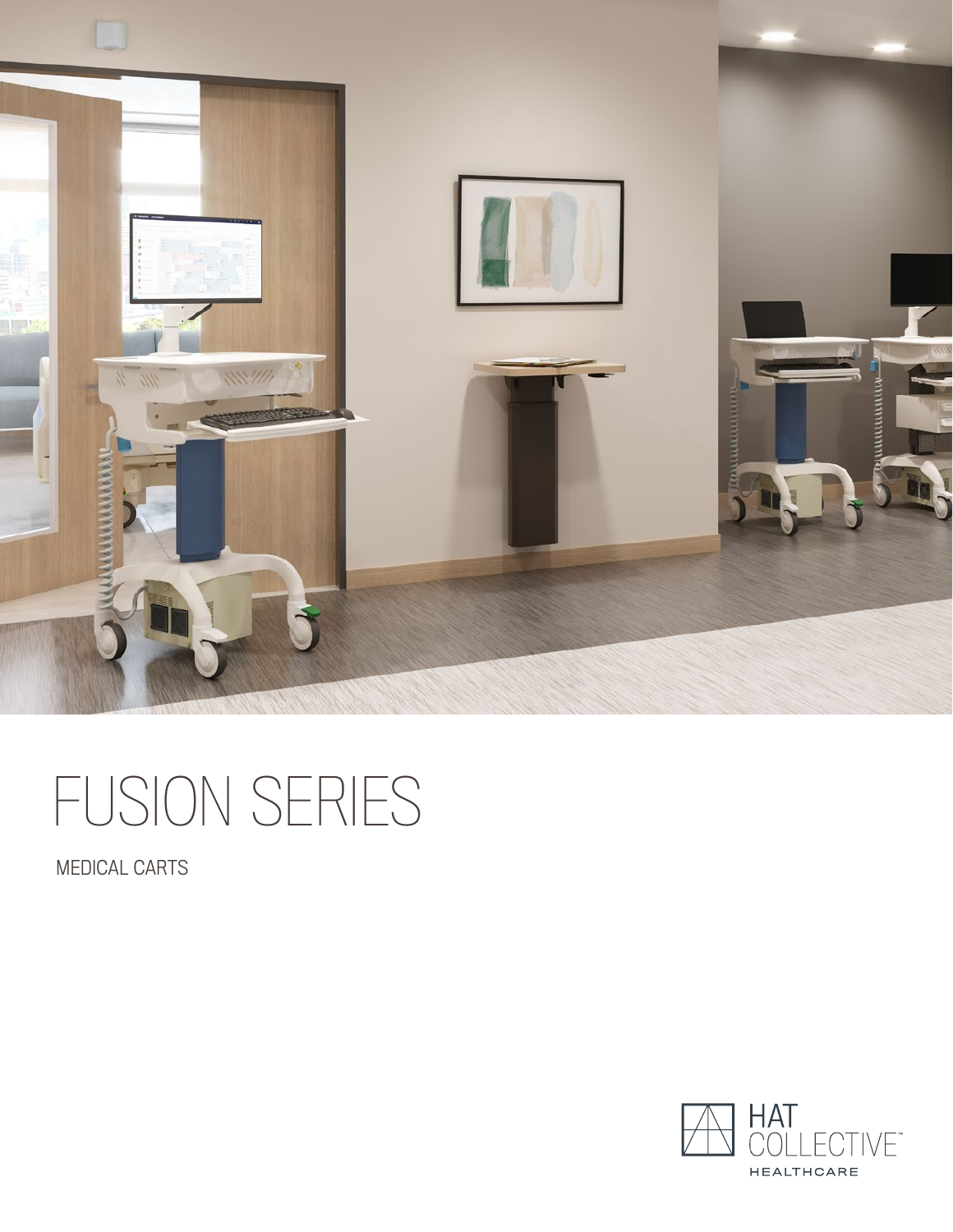# A LIGHTWEIGHT POWERHOUSE.

The Fusion Series is designed for effortless mobility. From the slim silhouette to the compact and lightweight base design, the series is ideal for maneuvering in space constrained environments.



#### FEATURES

- Ergonomic: Various monitor mounts available that offer tilt, swivel and pivot adjustments.
- Protected: Simoguard™ antimicrobial protection built in to inhibit the growth of bacteria and mold.
- Expansive: Ample, desktop workspace. An extended worksurface is also available.
- Smart: Desktop overlay indicates the power system's battery run-time and charge time in hours/minutes (powered carts).
- Integrated: Built-in handles allow easy maneuvering and control.
- Retractable: Keyboard tray retracts when not in use and offers a sliding mouse tray for left or right-handed compatibility.
- **Adjustable:** Single hand height adjustment for user comfort when standing or sitting.
- Easy: Ships fully assembled.

#### **SPECIFICATIONS**



#### WARRANTY

5 Years (excluding accessories & power components)

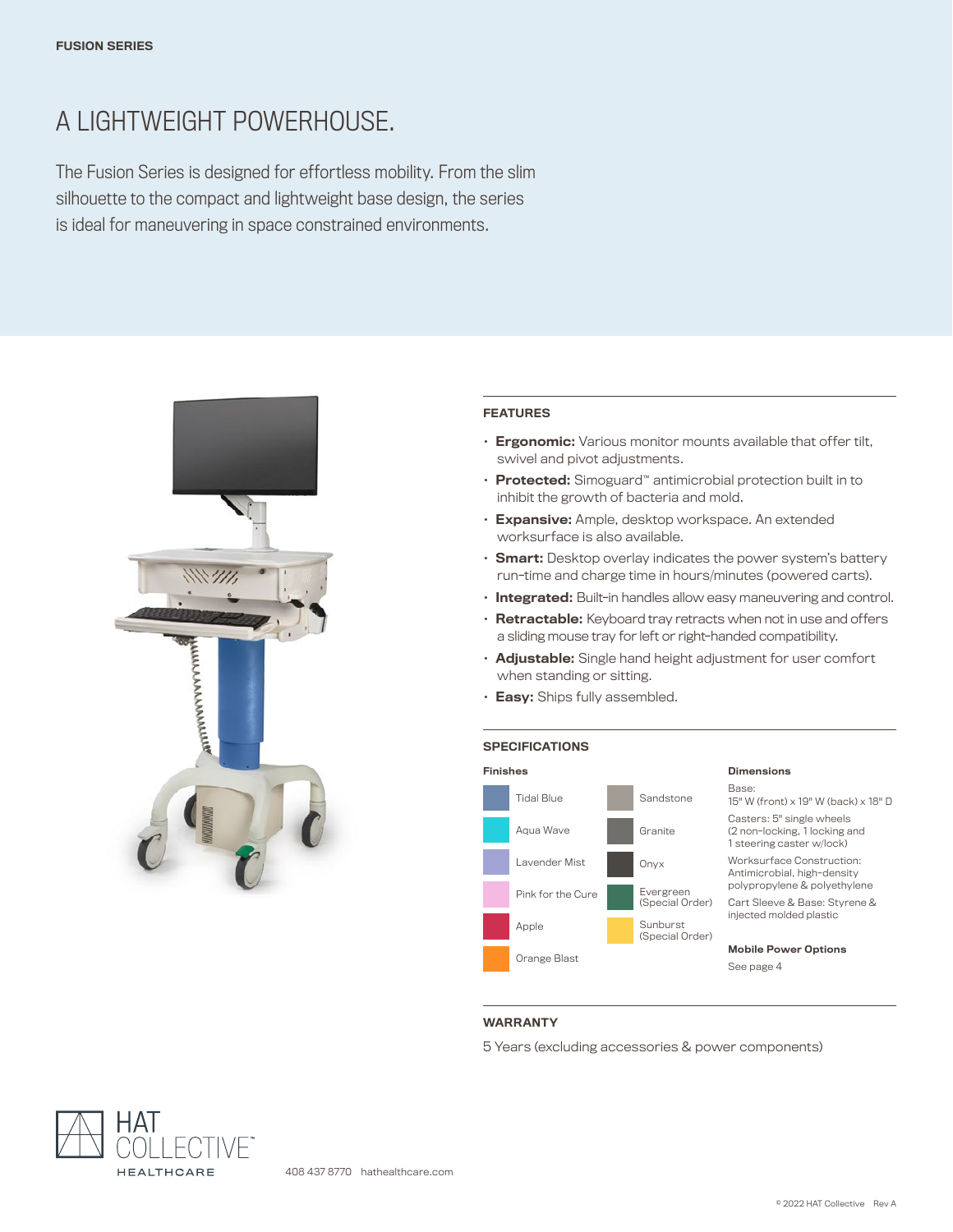### FUSION CONFIGURATIONS



FUSION HYBRID Worksurface Area: 23" W x 12.5" D Worksurface Height: 37" - 48.25" Keyboard Tray Size: 20" W x 10" D Keyboard Tray Height: 30" - 42"



FUSION LAPTOP Worksurface Area: 23" W x 12.5" D Worksurface Height: 36.75" - 48" Keyboard Tray Size: 20" W x 10" D Keyboard Tray Height: 30" - 42"



FUSION THIN CLIENT Worksurface Area: 20.75" W x 11.25" D Worksurface Height: 34.25" - 45.75" Keyboard Tray Size: 20" W x 10" D Keyboard Tray Height: 30" - 42"



FUSION IPATH Worksurface Area: 22" W x 16" D Worksurface Height: 34.5" - 45.5"



408 437 8770 hathealthcare.com